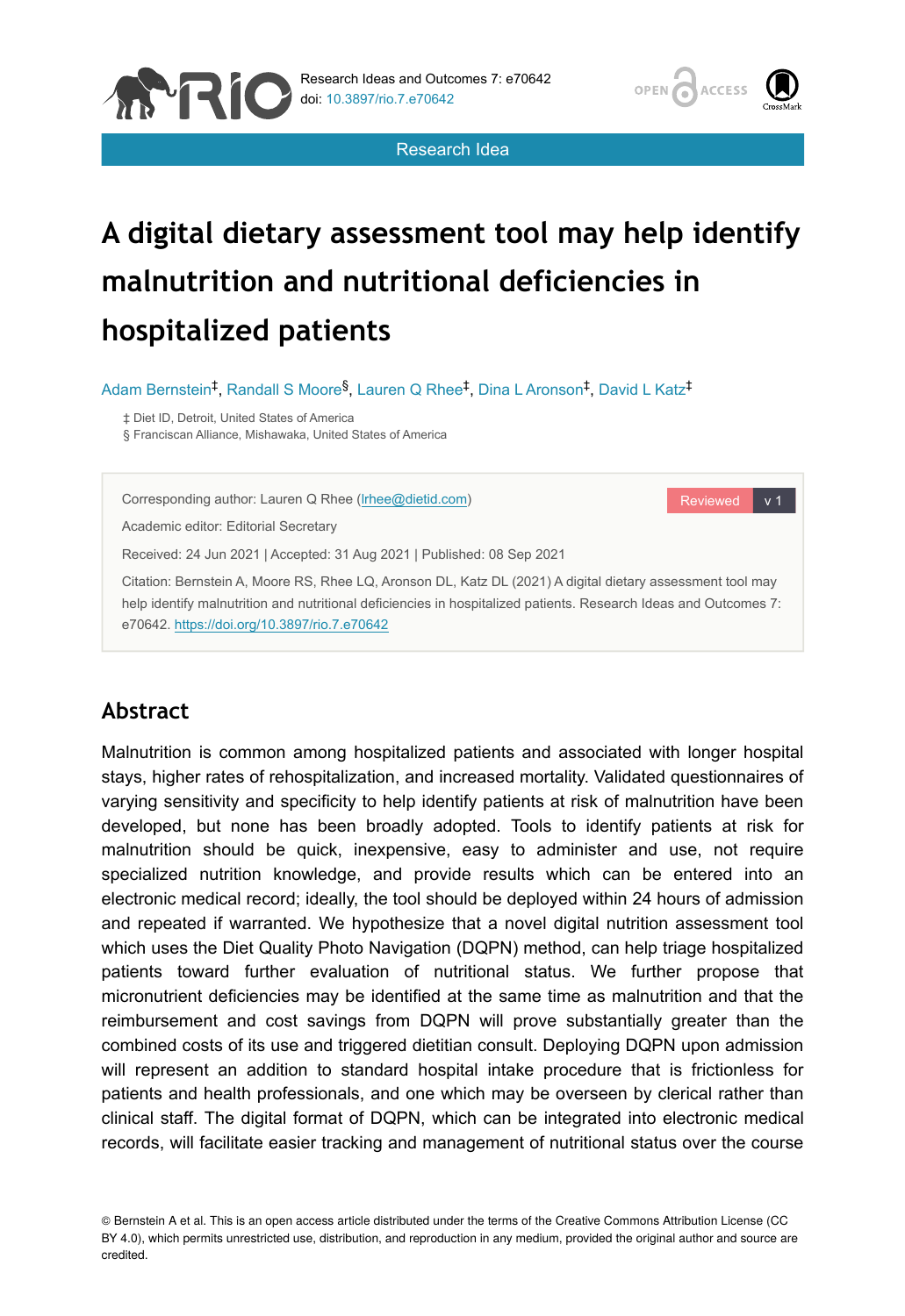of hospitalization and post-discharge. To evaluate the hypotheses, DQPN will be deployed in a hospital setting to a group of patients who will also be seen by a registered dietitian to assess the nutritional status of each patient. Receiver operating characteristic curves will determine the point, or criterion, at which maximal true positivity rate and least false positivity rate for a diagnosis of malnutrition and specific nutrient deficiencies align. The study cohort will also be compared to a matched historical cohort to compare total medical spend and reimbursement between the intervention cohort and matched control. Testing of these hypotheses will thus allow for insight into whether DQPN may be used to identify malnutrition and nutrient deficiencies in hospitalized patients and, in so doing, improve patient outcomes, reduce healthcare utilization, and bring financial benefit to hospitals.

## **Keywords**

malnutrition; nutritional deficiency; hospital; Diet Quality Photo Navigation; health care costs; digital health

# **Overview and background**

Malnutrition is common among hospitalized patients and associated with longer hospital stays, higher rates of rehospitalization, and increased mortality [\(Agency for Healthcare](#page-10-0) [Research and Quality 2016b](#page-10-0)). Historically, between 10% to 60% of hospitalized patients were diagnosed with malnutrition [\(Elia et al. 2005\)](#page-11-0); more recent estimates put the figure at 7 percent of total non-maternal and non-neonatal hospital stays [\(Agency for Healthcare](#page-10-0) [Research and Quality 2016b](#page-10-0)). An additional one third of hospitalized patients are at risk [\(Sauer et al. 2019\)](#page-12-0). Hospital stays for malnourished patients are up to twice as long (mean: 10.7 vs 4.9 days) and in-hospital mortality up to five times greater compared to patients who are not malnourished ([Agency for Healthcare Research and Quality 2016b\)](#page-10-0). Of malnourished patients who are discharged, more than 50 percent are readmitted within 30 days ([Agency for Healthcare Research and Quality 2016a\)](#page-10-1).

Despite the health burden, malnutrition remains undiagnosed in up to 70% of patients [\(Lean and Wiseman 2008\)](#page-12-1), suggesting a total prevalence over 20% in hospitalized patients generally. The missed diagnosis may be in part due to the lack of simple, reliable, and seamless screening protocols, lack of diagnostic laboratory tests, and because biochemical tests for nutritional status are difficult to interpret in the setting of acute illness/ inflammation ([Lean and Wiseman 2008](#page-12-1)). Definitions of malnutrition and diagnostic codes used to record it vary [\(Agency for Healthcare Research and Quality 2016b\)](#page-10-0). As a result, between 70 to 80% of malnourished patients enter and leave the hospital without action being taken to address the malnutrition, and without the diagnosis appearing on a discharge summary [\(Lean and Wiseman 2008\)](#page-12-1).

Malnutrition is typically defined as any nutrition imbalance that affects both overweight and underweight patients and appears as either "undernutrition" or "overnutrition" ([Tappenden](#page-13-0) [et al. 2013\)](#page-13-0). Hospitalized patients, regardless of body mass index (BMI), often suffer from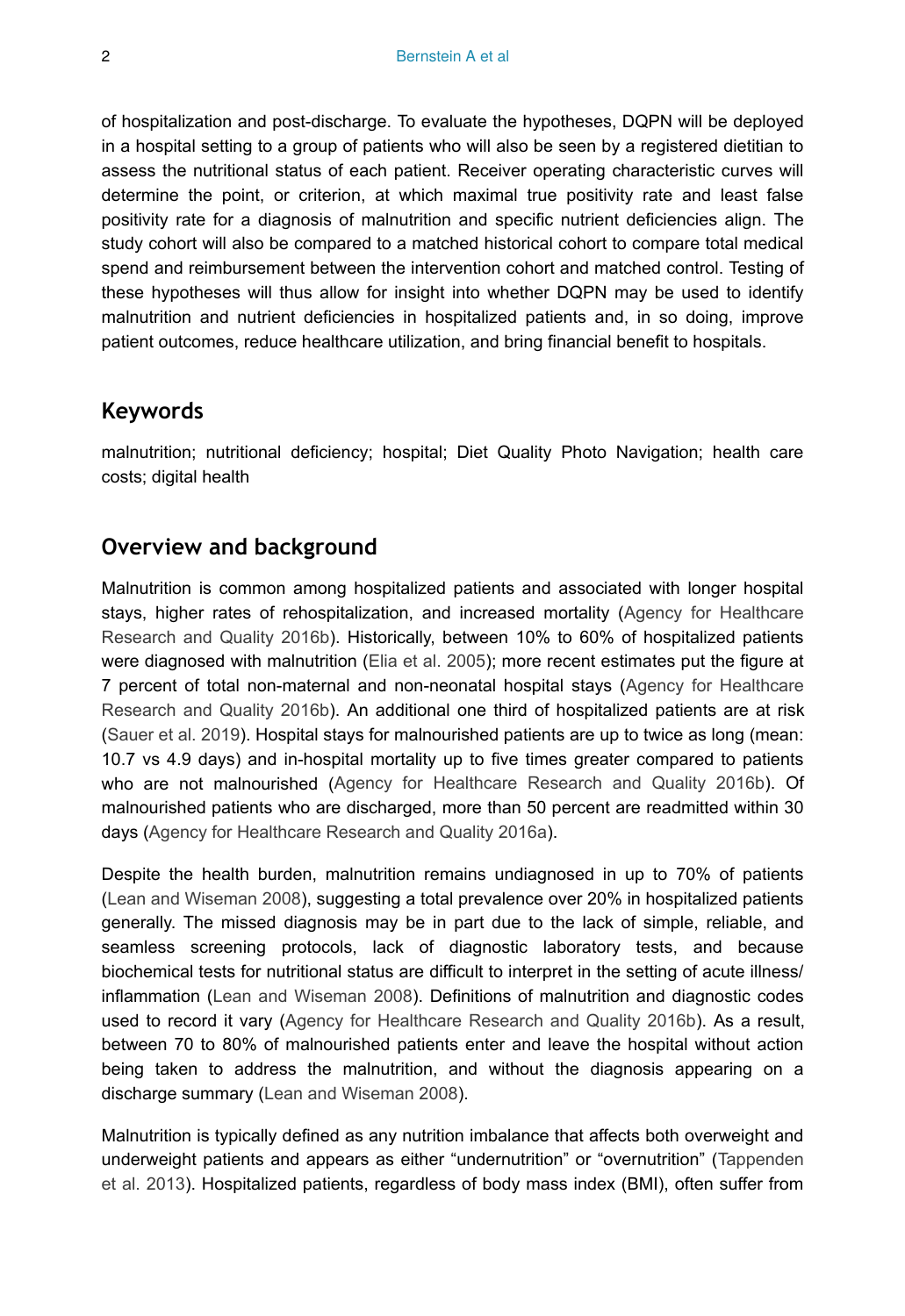undernutrition because of the propensity for reduced food intake as a result of illnessinduced poor appetite, gastrointestinal symptoms, reduced ability to chew or swallow, or nil per os (NPO) status for diagnostic and therapeutic procedures; they may have increased energy, protein, and micronutrient needs from inflammation, infection, or other catabolic conditions ([Tappenden et al. 2013](#page-13-0)). Among outpatients, poverty and food insecurity may play a role too. Malnutrition affects the function and recovery of every organ system and is thus both a cause and consequence of illness, especially in older patients ([Lean and](#page-12-1) [Wiseman 2008](#page-12-1)).

All told, malnutrition accounts for nearly 12% of aggregate hospital costs ([Agency for](#page-10-0) [Healthcare Research and Quality 2016b](#page-10-0)). In a fee-for-service health care delivery model, it is a reimbursable diagnosis, coded as either a complication or comorbidity (CC) or major complication or comorbidity (MCC) which increase the relative weighting factor for diagnosis related groups (DRGs) ([Doley and Phillips 2019](#page-10-2)). Identifying and addressing malnutrition also supports providers and health systems working within value-based care contracts [\(Arensberg et al. 2020](#page-10-3)). Nutrition interventions that address malnutrition may reduce the length of hospital stay, cost of care, and mortality ([Beck et al. 2013,](#page-10-4) [Milne et al.](#page-12-2) [2009](#page-12-2), [Somanchi et al. 2011](#page-12-3)).

Clinicians should be thus able to identify patients with, or at risk for, malnutrition in the hospital - upon admission, during the hospital stay, and at discharge. Tools to identify patients at risk for malnutrition should be quick, inexpensive, easy to administer and use, not require specialized nutrition knowledge, and provide results which can be entered into an electronic medical record (EMR); ideally the tool should be deployed within 24 hours of admission and repeated at intervals as warranted ([Tappenden et al. 2013\)](#page-13-0). Seamless integration into prevailing clinical workflows is a requirement that should be met. Validated questionnaires of varying sensitivity and specificity (in the range of 60 to 90%) to help identify patients at risk of malnutrition have been developed ([Tappenden et al. 2013\)](#page-13-0). These questionnaires include the Malnutrition Screening Tool (MST) ([Ferguson et al.](#page-11-1) 1999), Mini Nutritional Assessment Short Form (MNA-SF) [\(Nestle Nutrition Institute 2021\)](#page-12-4), Malnutrition Universal Screening Tool (MUST) ([British Association for Parenteral and](#page-10-5) [Enteral Nutrition 2011](#page-10-5)), Nutritional Risk Screening 2002 (NRS-2002) ([Kondrup et al. 2003\)](#page-11-2), and Short Nutritional Assessment Questionnaire (SNAQ) ([Kruizenga et al. 2005\)](#page-11-3). Recent reviews have concluded that these tools are generally similar [\(Neelemaat et al. 2011](#page-12-5)) and that none have high validity, high reliability, and strong supportive evidence; in addition, there is limited data available to evaluate costs of the screening process ([Skipper et al.](#page-12-6) [2020](#page-12-6)). Importantly, the tools also do not allow for identification of nutritional disorders other than malnutrition including, for instance, poor diet quality or nutrient deficiencies, which may compromise health and healing ([Morze et al. 2020](#page-12-7), [Abioye et al. 2021](#page-10-6)).

# **Objectives**

We put forth a set of related hypotheses: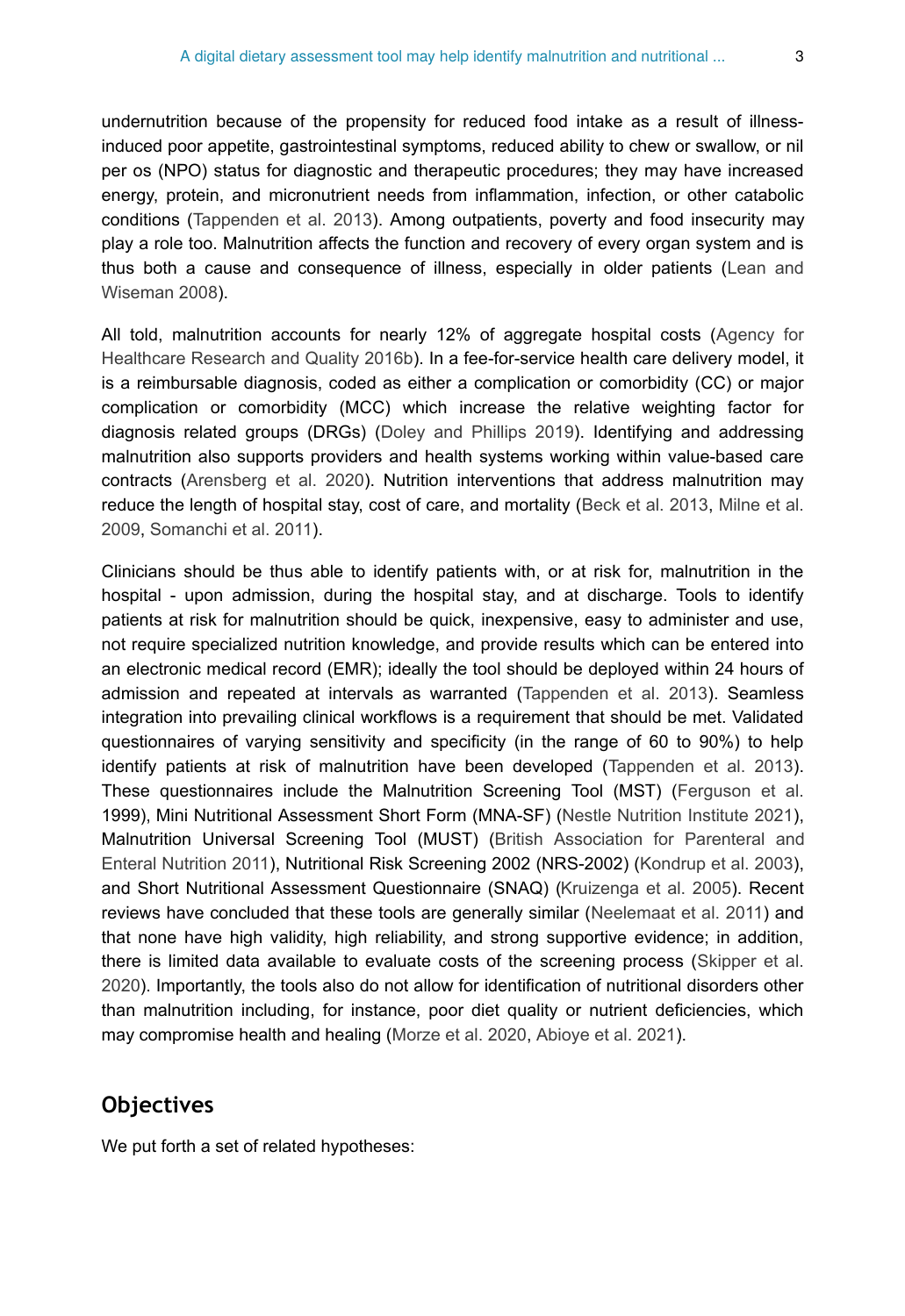(1) We hypothesize that a novel digital nutrition assessment tool, Diet ID [\(www.dietid.com\)](http://www.dietid.com), which uses the Diet Quality Photo Navigation (DQPN) method (Fig. [1](#page-3-0)) ([Katz et al. 2020\)](#page-11-4), can help triage hospitalized patients toward further evaluation of nutritional status. In support of this hypothesis, DQPN estimates both energy and protein intake, and low measures of these are associated with higher risk for malnutrition (Fig. [2](#page-4-0)) ([Hengeveld et al.](#page-11-5) [2019](#page-11-5), [Fanelli Kuczmarski et al. 2019\)](#page-11-6). In addition, we have seen in initial analyses that with DQPN, of those participants who were underweight (body mass index less than 18.5 kg/m<sup>2</sup>), nine out of ten participants had protein intake less than recommended (0.8 g protein per kg body weight) with a range of 36 to 77% of recommended. This suggests that DQPN, with its dietary pattern recognition approach coupled with self-reported height and weight, may be well suited to identify malnutrition.

<span id="page-3-0"></span>

(2) As a secondary hypothesis, we propose that micronutrient deficiencies may be identified at the same time as other forms of malnutrition and that this more complete picture of nutritional status will allow for a range of dietary interventions (Fig. [3\)](#page-5-0). We have seen in initial analyses that with DQPN, of those participants who were underweight (body mass index less than 18.5 kg/m<sup>2</sup>), nine out of ten had zinc, calcium, or iron intake less than the daily value recommendation (11 mg for zinc, 1300 mg for calcium, and 18 mg for iron). This suggests that DQPN may be well suited to identify nutritional deficiencies.

(3) As a tertiary hypothesis, we propose that the reimbursement (in this case, money paid by the government, acting as insurer, to the hospital for services provided to a beneficiary) and cost savings from DQPN will prove substantially greater than the combined costs of its use and triggered dietitian consult. In support of this hypothesis, we estimate that the cost of DQPN (as little as \$1 per assessment) and dietitian evaluation (varies by state, payer, and institution but would be expected to be less than \$40 per patient encounter as that is Medicare reimbursement rate for medical nutrition therapy) ([Academy of Nutrition and](#page-10-7)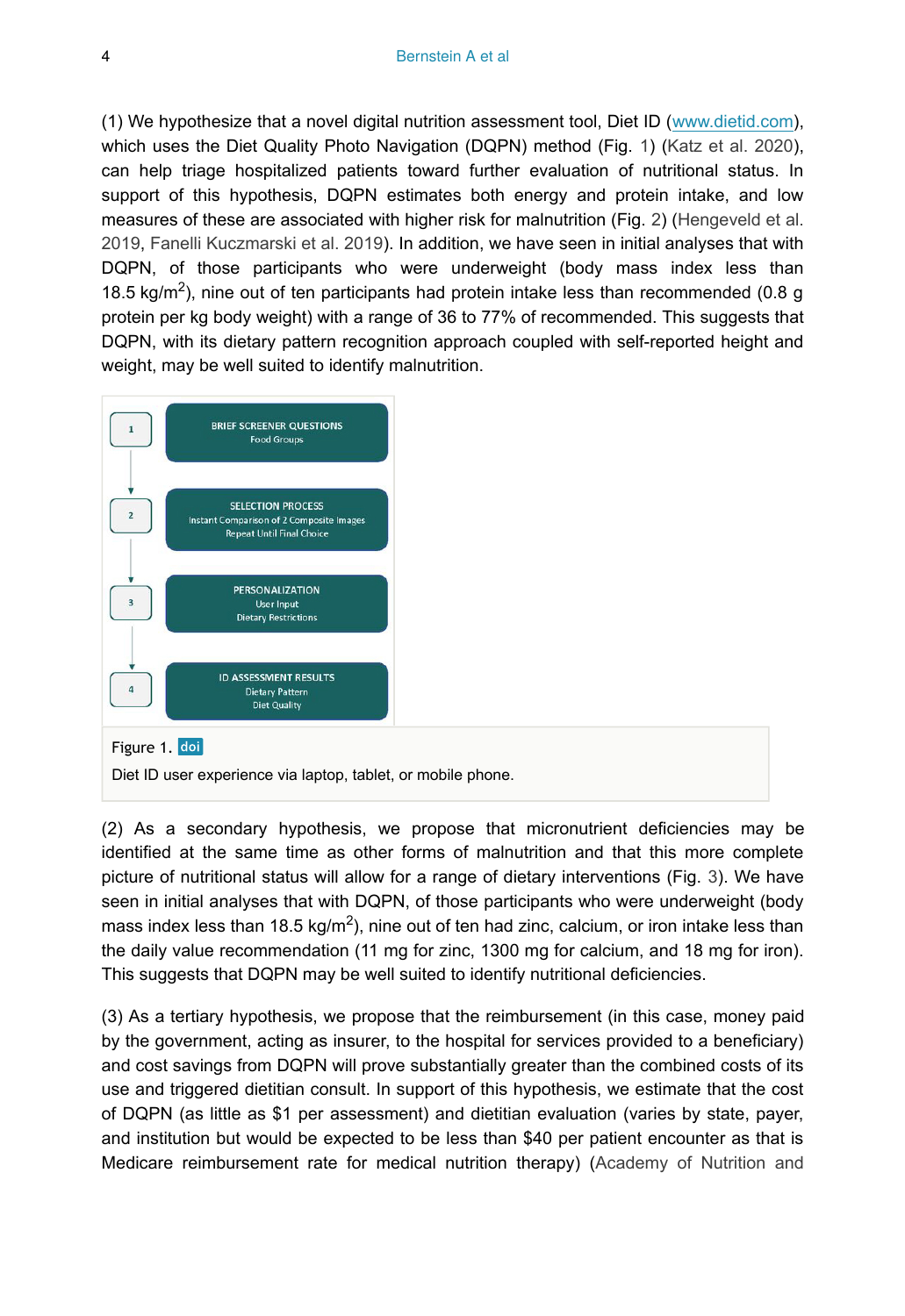[Dietetics. 2020](#page-10-7)) would be less than the several thousand dollars per patient for reimbursement ([Funk and Ayton 1995\)](#page-11-7).

<span id="page-4-0"></span>

|                               | <b>Estimated Calorie Intake</b><br>1524 |                         |
|-------------------------------|-----------------------------------------|-------------------------|
| Carbohydrates<br>Ť            | 246g                                    | (65% of daily calories) |
| <b>Total Fat</b><br>Ť         | 54 g                                    | (32% of daily calories) |
| Protein<br>Ì.                 | 21 <sub>g</sub>                         | (5% of daily calories)  |
| <b>Added Sugars</b><br>T      | 104 g                                   |                         |
| Saturated Fat<br>ĵ.           | 27g                                     |                         |
| Sodium<br>Î.                  | 3240 mg                                 |                         |
| Dietary Fiber<br>$\mathbf{I}$ | 9 <sub>g</sub>                          |                         |
| Cholesterol<br>Ŧ              | 0 <sub>mg</sub>                         |                         |
| <b>Total Sugars</b><br>Ť.     | 114 g                                   |                         |
| Fats                          |                                         |                         |
| Monounsaturated Fat<br>T      | 13 g                                    |                         |
| Polyunsaturated Fat<br>ï.     | 10 <sub>g</sub>                         |                         |
| Omega-3 Fat<br>Ť              | 1 <sub>g</sub>                          |                         |
| <b>Trans Fat</b><br>ï         | 3g                                      |                         |

#### Figure 2. doi

Results illustrating a select macronutrient profile which may be within or out of range for a sample patient with the following characteristics: *70 years old, male, height 5 foot 6 inches, weight 125 pounds, minimal physical activity, losing weight, following restrictive diet*.

# **Impact**

Deploying DQPN upon admission will represent an addition to standard hospital intake procedure that may be frictionless for patient and health professional alike, and one which may be overseen by clerical rather than clinical staff. This is, in itself, a new way of thinking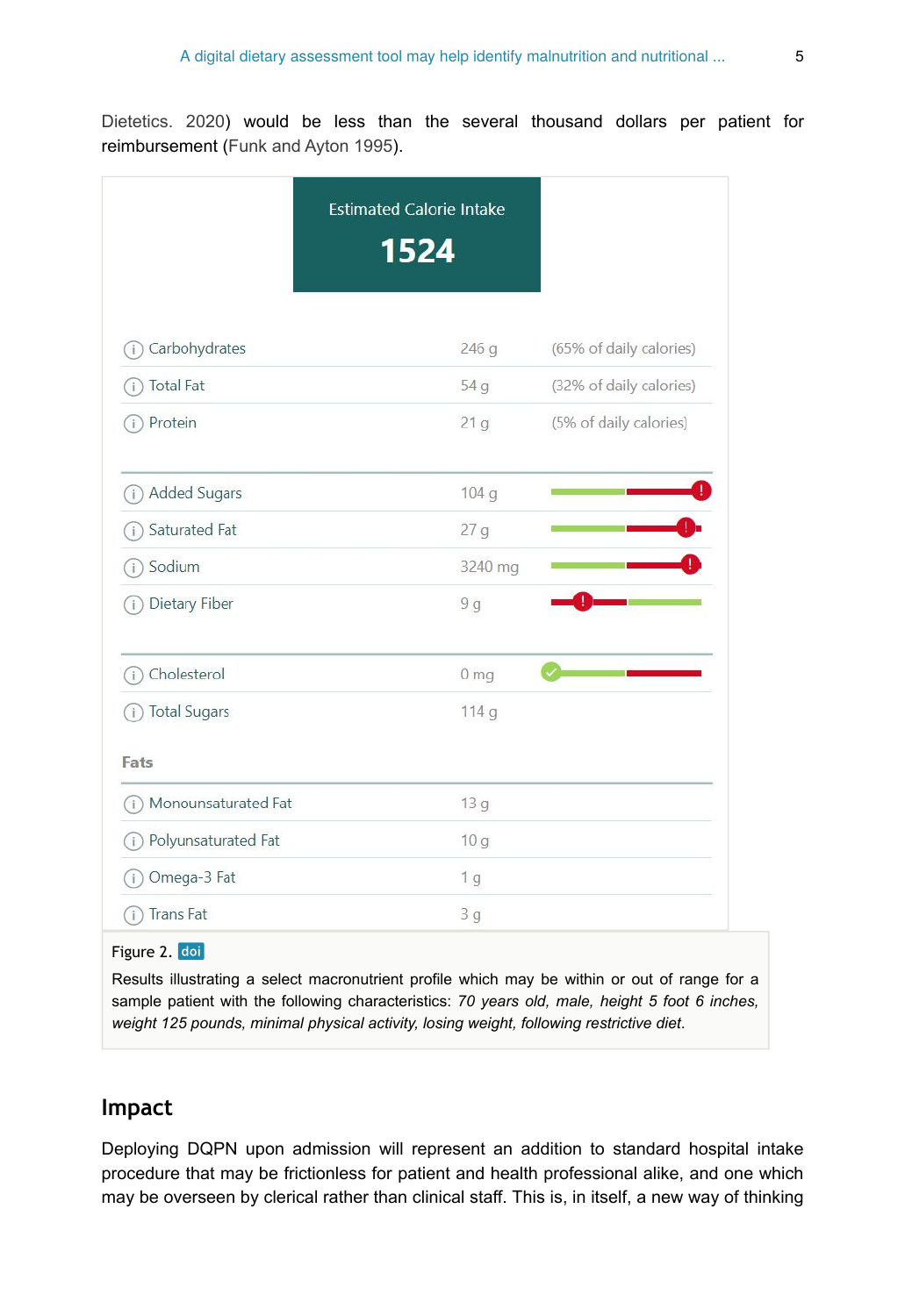about the role of the hospital intake in collecting health-related information relevant to the admission. The digital format of DQPN, which can be integrated into electronic medical records (EMRs), will facilitate easier tracking and management of nutritional status over the course of hospitalization and post-discharge. This represents a new way of thinking about the role of the EMR, the type of data that should be stored in it, and the importance of nutrition in relation to health. Including a nutrition assessment tool, such as DQPN, as part of hospital admission reflects its evolution from use in the outpatient setting - where it may replace food frequency questionnaires, 24-hour recalls, and food records - to the inpatient one. As such, by deploying DQPN in a hospital setting, we are looking to impact not only patient care but also to transform elements of the health care delivery system.

<span id="page-5-0"></span>

| <b>Minerals</b>            |                 |
|----------------------------|-----------------|
| (i) Calcium                | 222 mg          |
| $(i)$ Iron                 | 9 <sub>mg</sub> |
| Potassium<br>(i)           | 974 mg          |
| Magnesium<br>Œ             | 141 mg          |
| Phosphorus<br>(i)          | 405 mg          |
| $(i)$ Zinc                 | 3 <sub>mg</sub> |
| Selenium<br>(i)            | 55 mcg          |
| (i) Copper                 | 1 <sub>mg</sub> |
| Manganese<br>(i)           | 2 <sub>mg</sub> |
| <b>Vitamins</b>            |                 |
| (i) Vitamin C              | 26 mg           |
| Vitamin A<br>(i)           | 190 mcg         |
| (i) Vitamin D              | 2 mcg           |
| Vitamin E<br>Œ.            | 5 <sub>mg</sub> |
| Vitamin K<br>G.            | 31 mcg          |
| <b>Total Folate</b><br>(i) | 238 mcg         |
| Thiamin (B1)<br>G.         | 2 <sub>mg</sub> |
| Riboflavin (B2)<br>G.      | 1 <sub>mg</sub> |
| Niacin (B3)<br>(i)         | 14 mg           |

#### Figure 3. doi

Results illustrating a select micronutrient profile which may be within or out of range for a sample patient with the following characteristics: *70 years old, male, height 5 foot 6 inches, weight 125 pounds, minimal physical activity, losing weight, following restrictive diet*.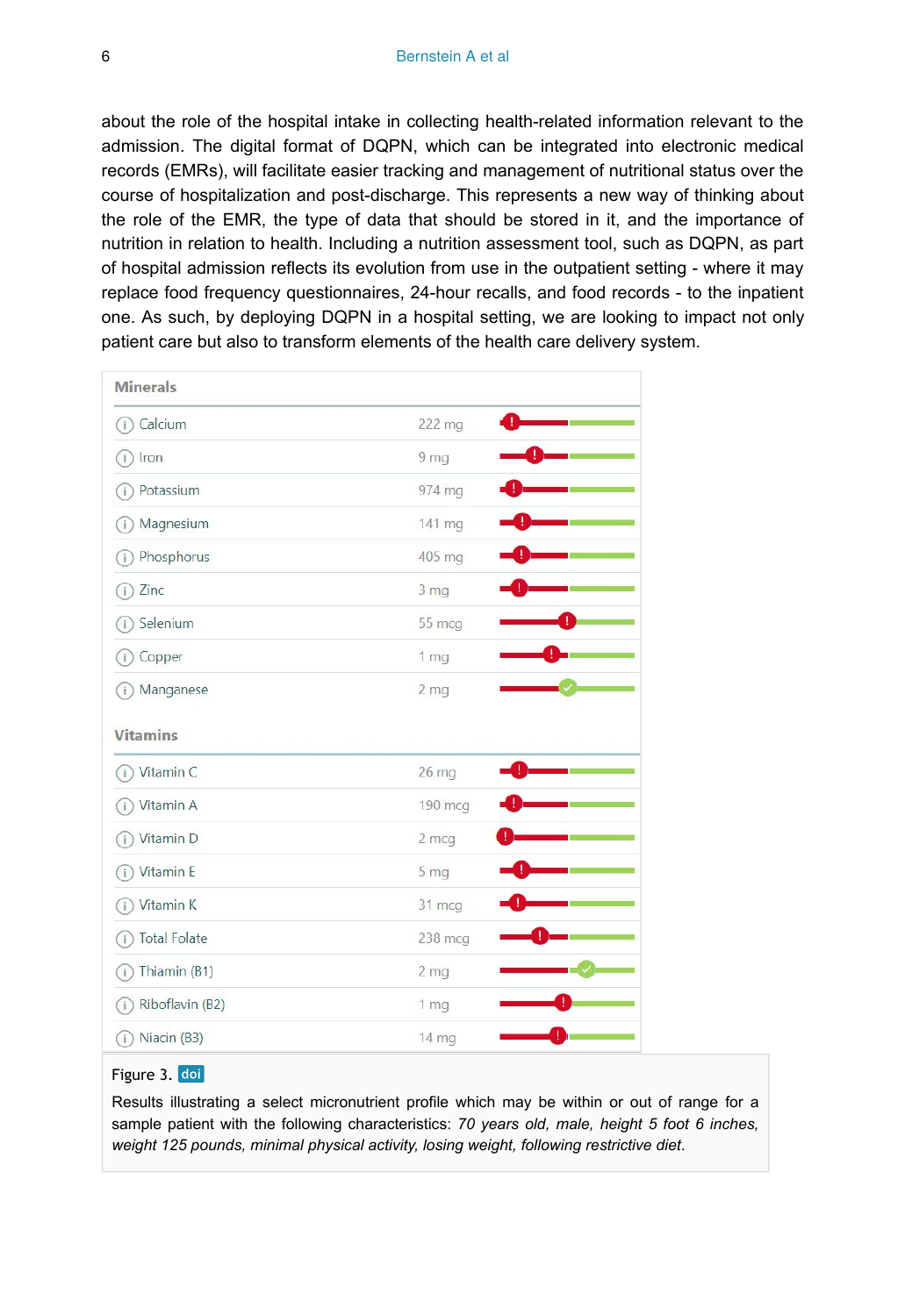# **Implementation**

#### *Diet ID technology*

Diet ID, powered by DQPN, presents fully formed composite images of established dietary patterns and invites participants, or patients, to select the image most like their own current pattern of intake. The process is repeated until "best possible fit" is achieved. Pattern recognition is the basis for the DQPN method which is described in detail elsewhere (Katz et al. 2020). Diet ID includes the following mainstream dietary patterns: Standard American, Low-fat, Mediterranean, Pescatarian, Flexitarian, Low-carb (low carbohydrate), DASH (Dietary Approaches to Stop Hypertension), AHA (American Heart Association) Heart Healthy, TLC (Therapeutic Lifestyle Changes), MIND (Mediterranean-DASH Intervention for Neurodegenerative Delay), Vegetarian, Vegan, Paleo, and Southern, as well as a growing list of ethnic diets (e.g., Latin, South Asian, etc.). Diet quality is stratified among all diet types and is represented visually as well as quantitatively. Diet quality is objectively measured using the Healthy Eating Index (HEI) 2015, the most robustly researched and validated tool for measuring diet quality that correlates strongly with disease risk and projected healthcare costs [\(Kirkpatrick et al. 2018](#page-11-8), [Krebs-Smith et al.](#page-11-9) [2018](#page-11-9), [Scrafford et al. 2018,](#page-12-8) [Reedy et al. 2018](#page-12-9)). A unique nutrient profile for each patient, including estimated energy intake (using the Mifflin-St Jeor equation) is also generated from additional collected data (gender, age, height, weight, activity level, recent weight history).

#### *Preliminary testing*

In preliminary testing ([Katz et al. 2020\)](#page-11-4), the correlation of diet quality, using the HEI-2010, for Diet ID versus a food frequency questionnaire (FFQ) was statistically significant (Spearman correlation:  $r = 0.31$ ,  $p = 0.034$ ; Pearson correlation:  $r = 0.50$ ,  $p = 0.0004$ ). The correlation of diet quality using the Alternate Healthy Eating Index 2010 (AHEI-2010) was also highly significant versus the FFQ (Spearman correlation:  $r = 0.54$ ,  $p = 0.0001$ ; Pearson correlation  $r = 0.52$ ,  $p = 0.0004$ ). The Pearson correlations pertain to the actual HEI-2010 or AHEI-2010 numerical values while the Spearman correlations pertain to the HEI or AHEI quintile assignments, according to externally validated quintiles. The usual completion time required for Diet ID was approximately one to two minutes.

#### *Evaluation of the hypothesis*

To evaluate our hypothesis that Diet ID can screen for malnutrition and nutrient deficiencies in hospitalized patients, we will deploy the Diet ID technology in a hospital setting.

#### *Triaging patients*

Screening is by definition a test that look for disease before symptoms appear ([U.S.](#page-13-1) [National Library of Medicine: Medline Plus 2021](#page-13-1)). As malnutrition may contribute to the disease and attendant symptoms that bring a patient to the hospital, a tool to identify malnutrition upon admission may not be considered a *screening* tool per se. Instead, it may be considered a triage tool to help direct patients toward further evaluation. We propose to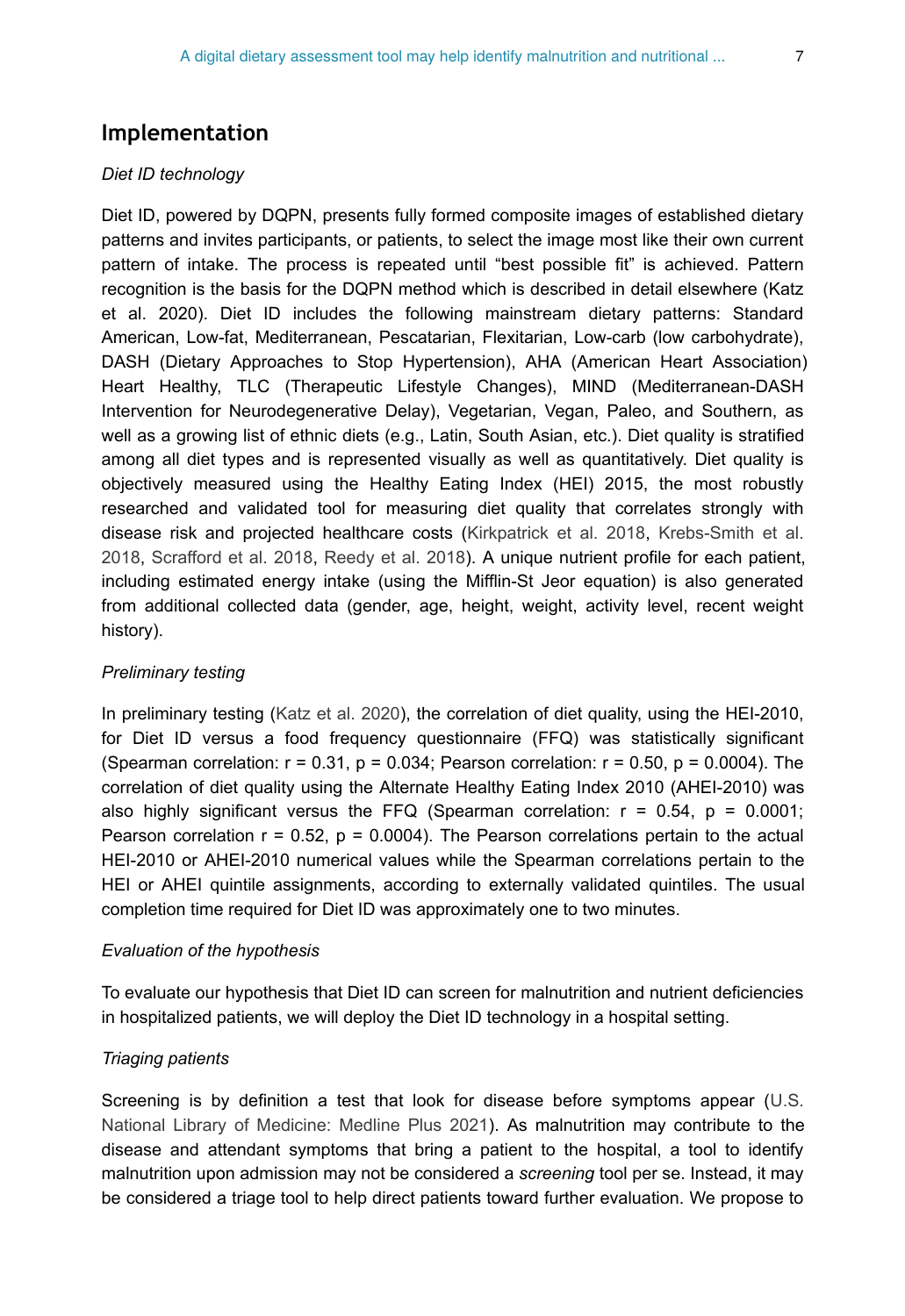deploy Diet ID to 100 consecutive beneficiaries of Medicare who are admitted to a hospital general medical ward. The focus on Medicare beneficiaries allows for Medicare reimbursement rates to be included in cost analyses and for the estimation of potential financial benefit to Medicare. Patients will be identified by the intake coordinator. Any patient whose sight is limited, who is unable to hold the tablet on which the screening tool is administered, who cannot read English, who is not taking food by mouth, or whose medical condition otherwise precludes them from taking the time to complete the screening will be excluded. Prior to initiation of the proposed study, protocol review by the hospital's Institutional Review Board will be requested.

Deploying DQPN upon admission will represent an addition to standard hospital intake procedure that is frictionless for patient and health professional alike, and one which may be overseen by clerical rather than clinical staff. Information gathered during intake for admissions may include one's name, address, telephone number, primary and secondary contact information, insurance and pharmacy information, contact information for one's primary care physician ([Johns Hopkins Medicine 2021](#page-11-10), [Mayo Clinic 2020](#page-12-10)); intake at the emergency department includes reason for the visit ([St. Luke's Health. 2021\)](#page-13-2).

#### *Diagnosis*

All 100 patients will be seen by a registered dietitian who will assess the nutritional status of the patient. Malnutrition is commonly diagnosed using either the American Society for Parenteral and Enteral Nutrition (ASPEN) ([White et al. 2012\)](#page-13-3) or Global Leadership Initiative on Malnutrition (GLIM) ([Jensen et al. 2019\)](#page-11-11) criteria, while nutrient deficiencies may be by clinical exam and laboratory testing. Diagnosis by ASPEN criteria requires that two of the following six criteria be present: insufficient energy intake; weight loss; loss of muscle mass; loss of subcutaneous fat; localized or generalized fluid accumulation that may sometimes mask weight loss; diminished functional status as measured by hand-grip strength [\(White et al. 2012\)](#page-13-3). Diagnosis by GLIM criteria requires the presence of at least one phenotypic criteria (non-volitional weight loss; low body mass index; reduced muscle mass) and one etiologic criteria (reduced food intake or assimilation; disease burden/ inflammatory condition) ([Jensen et al. 2019\)](#page-11-11). There is no standard diagnostic criteria used across healthcare systems.

#### *Statistical approach*

To evaluate our primary and secondary hypotheses, we will undertake the following steps. From Diet ID and the formal evaluation, receiver operating characteristic (ROC) curves will be generated to determine the point, or criterion, at which maximal true positivity rate and least false positivity rate for a diagnosis of malnutrition and specific micronutrient deficiencies align, including iron, zinc, thiamine, vitamin B12 and vitamin C. These points may be constructed using single outcome measures of interest from Diet ID, such as estimated energy intake, protein intake, or diet quality, or a combination. We expect that a combination 'trigger' of data can be identified that will have a sensitivity of 80% or higher and a specificity of 70% or higher. Separate ROC curves may be generated for prediction of micronutrient deficiencies. The following performance measures will also be assessed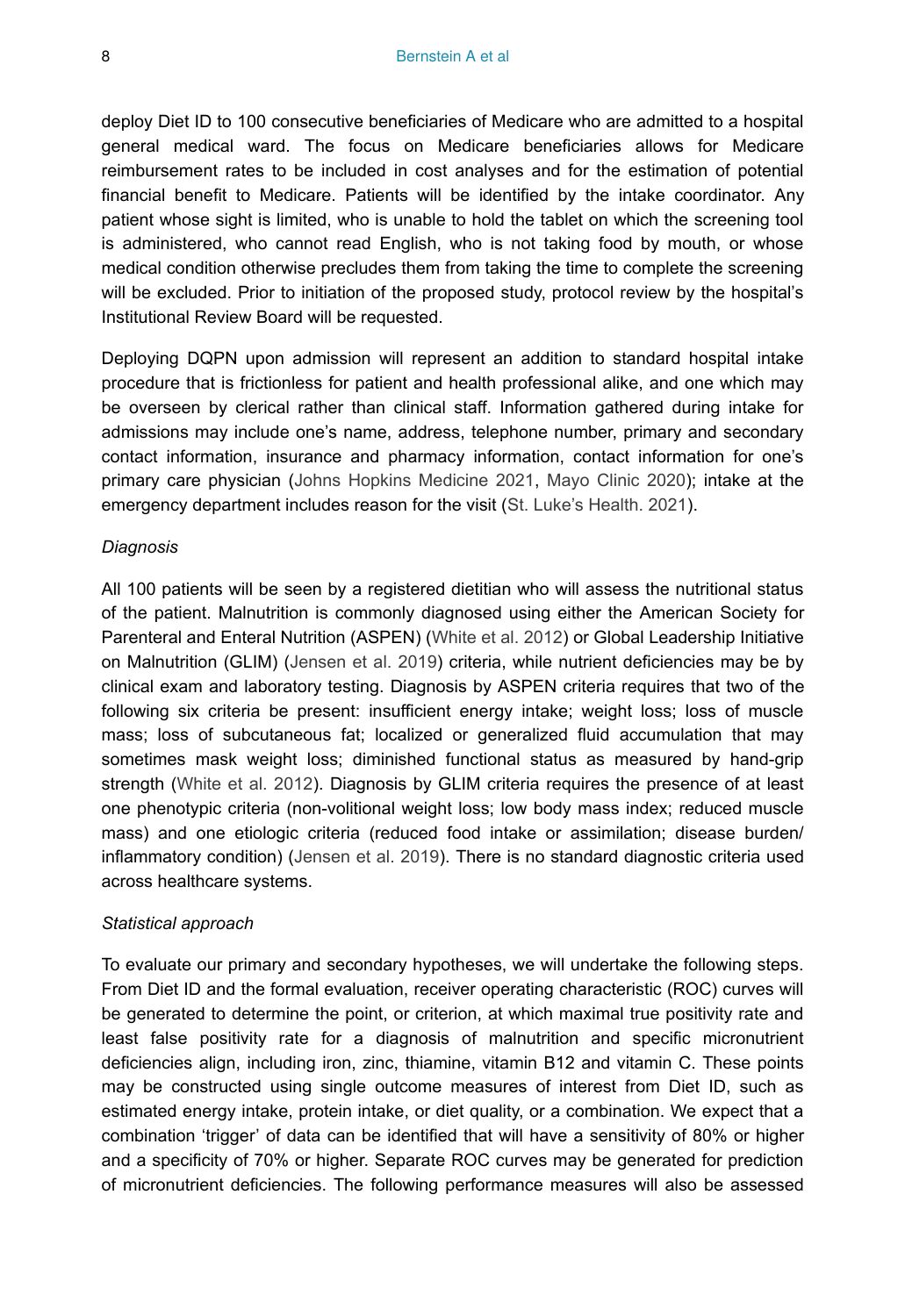after determining the positivity criterion, as they depend on the selected criterion: sensitivity, specificity, positive predictive value, negative predictive, and false negative rate.

The sensitivity determination will be impacted by fact that there is no gold standard for a malnutrition diagnosis – health systems may independently choose to adopt ASPEN or GLIM criteria or a different criterion. The sample of consecutive patients chosen will impact sensitivity determinations; other sample populations may lead to different values and thus repeat assessments will be needed in other populations. A test with low reliability will generally not be very sensitive or specific ([Rothman and Greenland 1998](#page-12-11)).

To evaluate our third hypothesis, our study cohort will be compared to a matched historical cohort, similarly defined at the same institution, to determine the prevalence of diagnosed malnutrition in the historical control group. We anticipate that while malnutrition will be at a comparable prevalence in the matched controls, it will have gone completely overlooked. We will then compare total medical spend, and reimbursement between the intervention cohort and matched control using parametric or non-parametric tests as appropriate.

## **Discussion**

In September of 2020, the American Heart Association issued a statement noting that It is "critical that diet quality be assessed and discussed at the point of care with clinicians and other members of the healthcare team to reduce the incidence and improve the management of diet-related chronic disease" ([Vadiveloo et al. 2020\)](#page-13-4). Their statement builds upon the evidence supporting the critical role of diet in the prevention and treatment of disease ([Vadiveloo et al. 2020](#page-13-4)). The importance of assessing and discussing diet at the point of care with hospitalized patients and tracking assessment results in electronic health records (EHRs) is particularly important given that malnutrition in hospitalized patients is associated with impaired recovery, extended length of stay, and increased likelihood of early readmission [\(Agency for Healthcare Research and Quality 2016b\)](#page-10-0). Malnutrition has also become a common, but overlooked, financial liability, adding costs to the health care system along with a missed opportunity for reimbursement based on reliable capture of a relevant complicating diagnosis.

Since 1995, the Joint Commission has mandated universal screening and assessment of hospitalized patients for malnutrition [\(Patel V et al. 2014\)](#page-12-12). Although recent survey data demonstrate broad compliance with completing a nutrition screen, and most hospitals appear to have a process to perform a nutrition assessment once a screen is completed, opportunities exist to identify ideal practices for these processes in hospitalized patients [\(Patel V et al. 2014\)](#page-12-12).

Current questionnaires deployed to identify malnutrition have failed to enter 'standard of practice' for reasons perhaps related to their performance, or more likely, challenges with integration into established workflow. A highly efficient, digital assessment amenable to patient use overseen by clerical rather than clinical staff, and integrated into an EHR, offers promise to overcome such impediments. Simple cohort studies can establish the clinical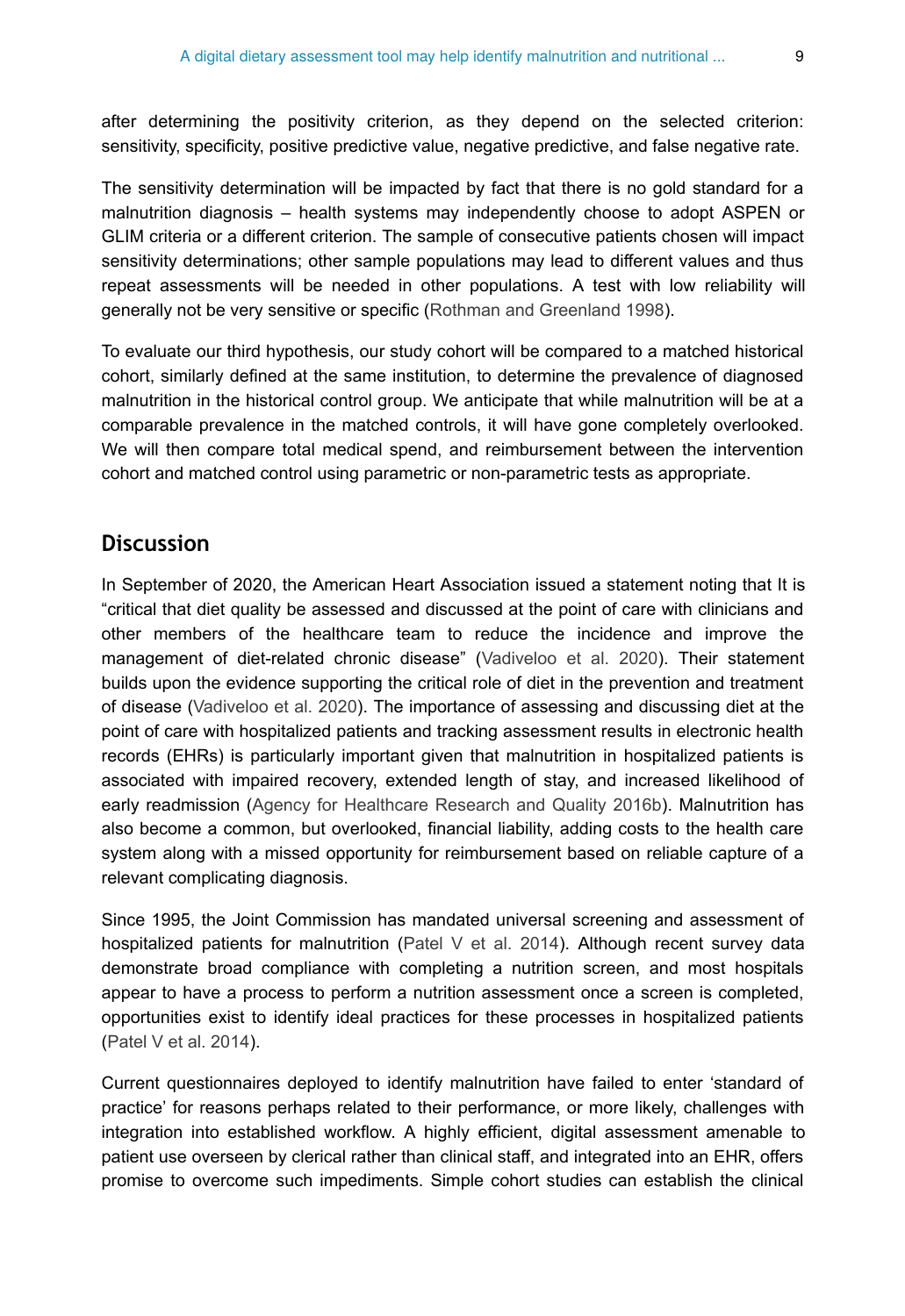and economic benefits of such a system, while providing pilot data to make the case for randomized intervention trials. The goal of this line of inquiry would be to show that routine assessment and reliable identification of malnutrition, as well as possibly nutrient deficiencies, among hospitalized patients benefits both patients and healthcare systems.

#### *Limitations*

DQPN has been designed to reflect the general composition, objective quality, and approximate nutrient levels of a given diet, not to match exactly at the level of every food and nutrient ([Katz et al. 2020](#page-11-4)). Moreover, the tool is limited to the dietary patterns in its library and thus may not reflect the dietary habits of all patients: the initial map for the U.S., for example, includes all of the most prevalent diets but does not include particular rare, fad, or fringe diets ([Katz et al. 2020\)](#page-11-4). Consequently, it is possible that DQPN may not capture the dietary pattern, and thus not identify malnutrition or nutrient deficiencies, of a hospitalized patient who is consuming a rare, fad, or fringe diet. These instances are expected to occur infrequently; additionally, more dietary patterns are constantly being added to the Diet ID library, including for instance, the ketogenic diet.

It is possible that hospitalized patients may not have the interest, patience, motivation, or ability to use the DQPN tool as a result of their acute condition. As the tool is to be deployed at the same time as other admission paperwork, this too is expected to occur infrequently, and hospital staff will determine appropriateness of deploying the tool given each individual patient's acuity. It is possible that patients may have questions or technological difficulties using DQPN; to date, this has occurred rarely and, importantly, when testing the hypothesis, the tool will be deployed in such a way as to not increase clinician time, burden, or workload.

Additionally, although malnutrition is a reimbursable diagnosis, coded as either a CC or MCC, with Medicare, it only takes one to shift the DRG to "with CC" or "with MCC" and therefore adding just one MCC will maximize reimbursement ([Giannopoulos et al. 2013\)](#page-11-12). Patients who enter the hospital with malnutrition may have other comorbidities and therefore not gain additional reimbursement from the malnutrition diagnosis. Our anticipation is that even if only a few patients merit additional reimbursement (that is, if malnutrition is the sole comorbidity), the low cost of identifying it across the patient population will prove the intervention cost-effective.

# **Conclusion**

We have previously put forth evidence for pattern recognition through DQPN as an entirely new way to assess diet [\(Katz et al. 2020\)](#page-11-4). Here, we present additional arguments that DQPN may be used to identify malnutrition and nutrient deficiencies in hospitalized patients and, in so doing, may improve patient outcomes, reduce healthcare utilization, and bring financial benefit to hospitals.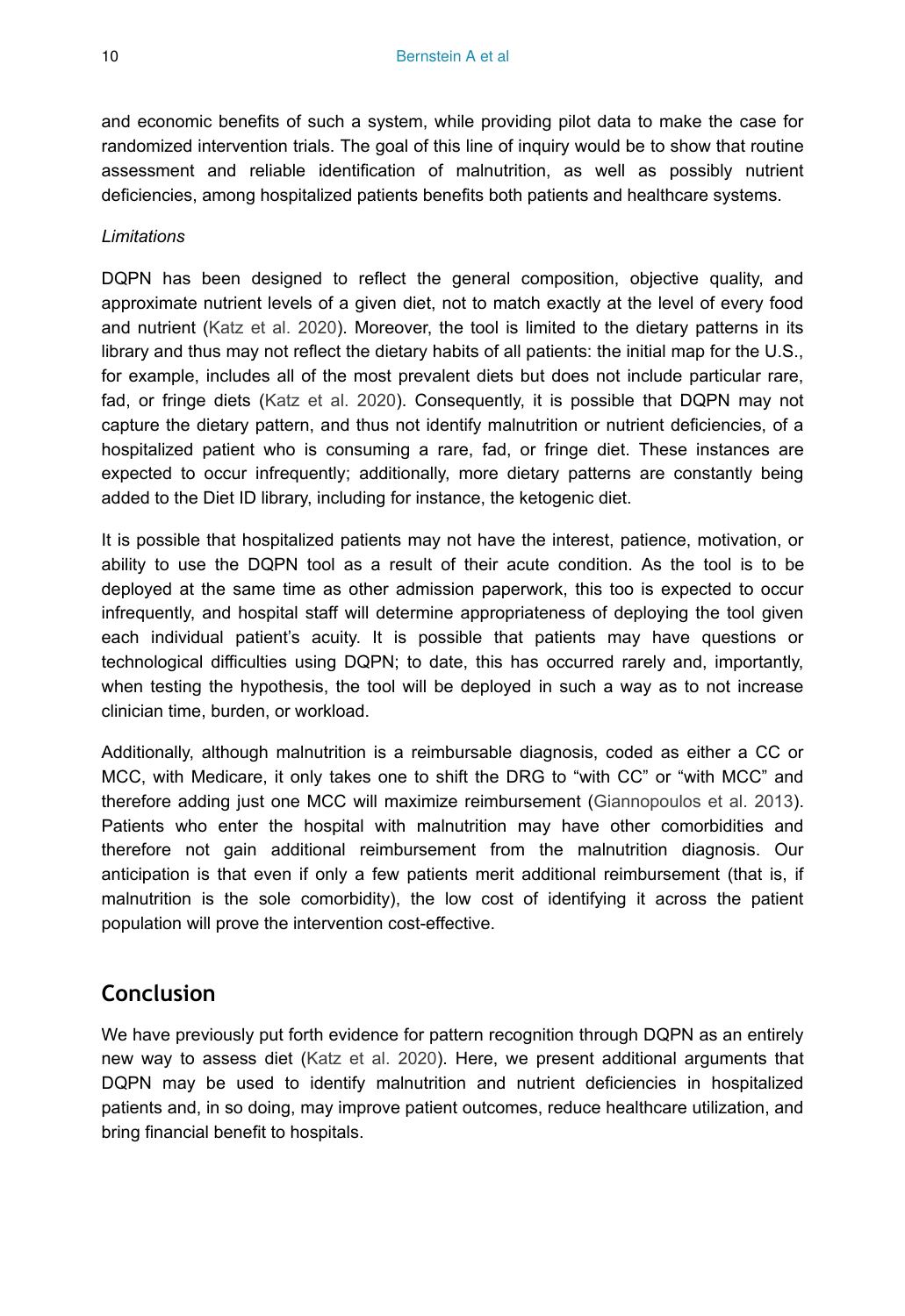# **Ethics and security**

Consent statement/Ethical approval: Not required.

### **Author contributions**

AMB drafted the initial version of this manuscript and edited subsequent versions. DLA and LQR participated directly in the development of the Diet ID platform and reviewing/editing drafts of the manuscript. RSM is a board member of Diet ID and reviewed/edited drafts of this manuscript. DLK invented diet quality photo navigation and reviewed/edited drafts of this manuscript.

# **Conflicts of interest**

AMB, LQR, DLA, and DLK are employees of Diet ID and own options or stock in the company. RM owns stock in Diet ID.

# **References**

- <span id="page-10-6"></span>• Abioye AI, Bromage S, Fawzi W (2021) Effect of micronutrient supplements on influenza and other respiratory tract infections among adults: a systematic review and meta-analysis. BMJ Global Health 6 (1). <https://doi.org/10.1136/bmjgh-2020-003176>
- <span id="page-10-7"></span>• Academy of Nutrition and Dietetics. (2020) Medicare Fee Schedule for RDNs – MNT and G-Codes. Accessed on: 2021-4-9.
- <span id="page-10-1"></span>• Agency for Healthcare Research and Quality (2016a) Statistical Brief #218. Healthcare Cost and Utilization Project (HCUP). [www.hcup-us.ahrq.gov/reports/statbriefs/sb218-](http://www.hcup-us.ahrq.gov/reports/statbriefs/sb218-Malnutrition-Readmissions-2013.jsp) [Malnutrition-Readmissions-2013.jsp](http://www.hcup-us.ahrq.gov/reports/statbriefs/sb218-Malnutrition-Readmissions-2013.jsp). Accessed on: 2021-2-12.
- <span id="page-10-0"></span>• Agency for Healthcare Research and Quality (2016b) Statistical Brief #210. Healthcare Cost and Utilization Project (HCUP). [www.hcup-us.ahrq.gov/reports/statbriefs/sb210-](http://www.hcup-us.ahrq.gov/reports/statbriefs/sb210-Malnutrition-Hospital-Stays-2013.jsp) [Malnutrition-Hospital-Stays-2013.jsp.](http://www.hcup-us.ahrq.gov/reports/statbriefs/sb210-Malnutrition-Hospital-Stays-2013.jsp) Accessed on: 2021-2-12.
- <span id="page-10-3"></span>• Arensberg MB, Sulo S, Drawert S (2020) Addressing Malnutrition in Cancer Care with Nutrition-Focused Quality Improvement Programs (QIPs) that Support Value-based Payment in the United States. Journal of Clinical Nutrition and Food Science 3 (1): 48‑55.
- <span id="page-10-4"></span>• Beck AM, Holst M, Rasmussen HH (2013) Oral nutritional support of older (65 years+) medical and surgical patients after discharge from hospital: systematic review and meta-analysis of randomized controlled trials. Clinical Rehabilitation 27 (1): 19-27. <https://doi.org/10.1177/0269215512445396>
- <span id="page-10-5"></span>• British Association for Parenteral and Enteral Nutrition (2011) Malnutrition Universal Screening Tool. [https://www.bapen.org.uk/pdfs/must/must\\_full.pdf.](https://www.bapen.org.uk/pdfs/must/must_full.pdf) Accessed on: 2021-2-15.
- <span id="page-10-2"></span>• Doley J, Phillips W (2019) Coding for Malnutrition in the Hospital: Does It Change Reimbursement? Nutrition in Clinical Practice 34 (6): 823-831. [https://doi.org/10.1002/](https://doi.org/10.1002/ncp.10426) [ncp.10426](https://doi.org/10.1002/ncp.10426)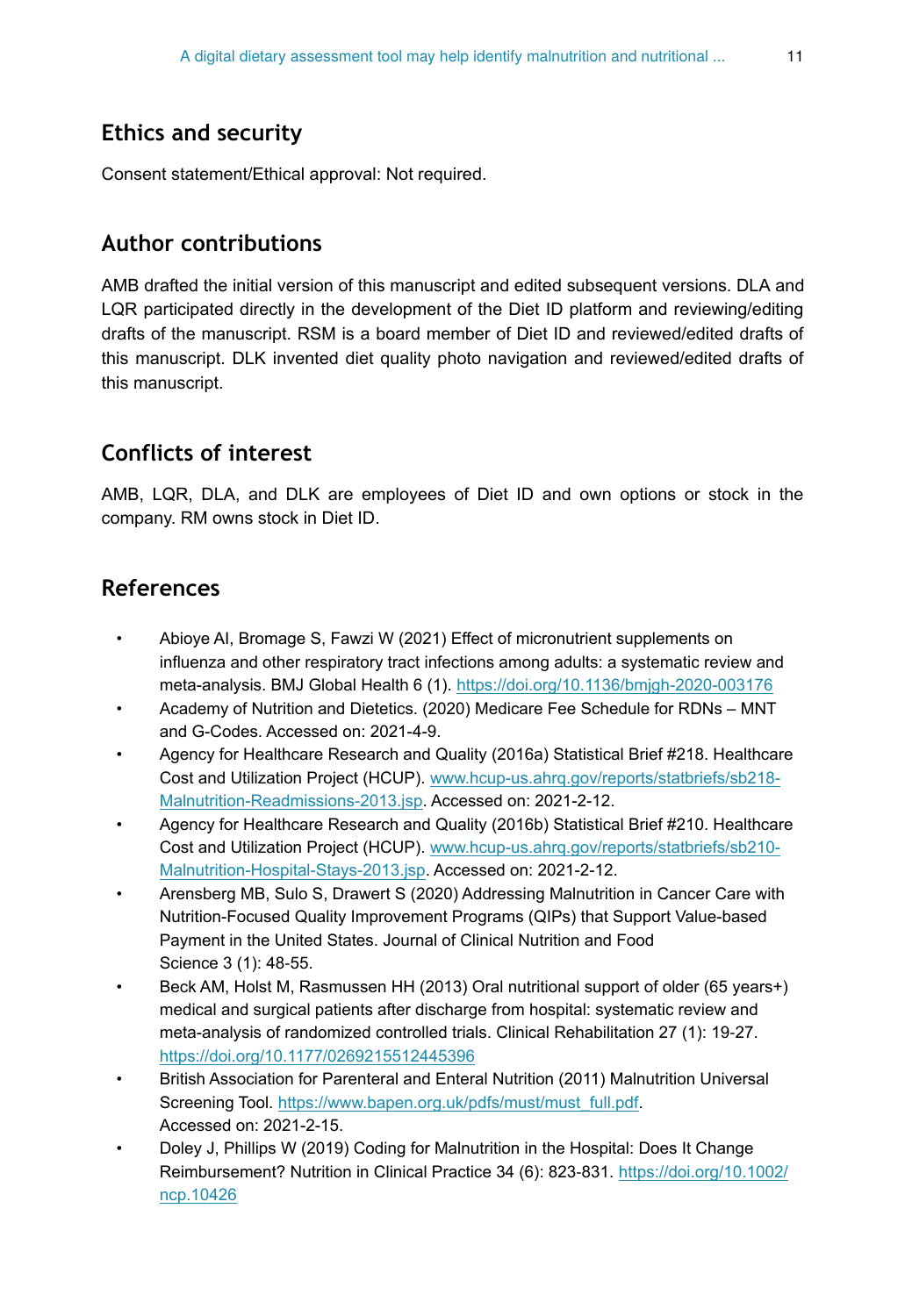- <span id="page-11-0"></span>• Elia M, Zellipour L, Stratton R (2005) To screen or not to screen for adult malnutrition? Clinical Nutrition 24 (6): 867‑884. <https://doi.org/10.1016/j.clnu.2005.03.004>
- <span id="page-11-6"></span>• Fanelli Kuczmarski M, Stave Shupe E, Pohlig R, Rawal R, Zonderman A, Evans M (2019) A Longitudinal Assessment of Diet Quality and Risks Associated with Malnutrition in Socioeconomic and Racially Diverse Adults. Nutrients 11 (9): 2046. [https://doi.org/](https://doi.org/10.3390/nu11092046) [10.3390/nu11092046](https://doi.org/10.3390/nu11092046)
- <span id="page-11-1"></span>• Ferguson M, Capra S, Bauer J, Banks M (1999) Development of a valid and reliable malnutrition screening tool for adult acute hospital patients. Nutrition 15 (6): 458-464. [https://doi.org/10.1016/s0899-9007\(99\)00084-2](https://doi.org/10.1016/s0899-9007(99)00084-2)
- <span id="page-11-7"></span>• Funk KL, Ayton CM (1995) Improving Malnutrition Documentation Enhances Reimbursement. Journal of the American Dietetic Association 95 (4): 468‑475. [https://doi.org/10.1016/s0002-8223\(95\)00123-9](https://doi.org/10.1016/s0002-8223(95)00123-9)
- <span id="page-11-12"></span>• Giannopoulos GA, Merriman LR, Rumsey A, Zwiebel DS (2013) Malnutrition coding 101: financial impact and more. Nutrition in Clinical Practice Dec; 28(6): 698-709. <https://doi.org/10.1177/0884533613508788>
- <span id="page-11-5"></span>• Hengeveld LM, Wijnhoven HA, Olthof MR, Brouwer IA, Harris TB, Kritchevsky SB, Newman AB, Visser M (2019) Prospective associations of poor diet quality with longterm incidence of protein-energy malnutrition in community-dwelling older adults: the Health. American Journal of Clinical Nutrition 107 (2): 155-164. [https://doi.org/10.1093/](https://doi.org/10.1093/ajcn/nqx020) [ajcn/nqx020](https://doi.org/10.1093/ajcn/nqx020)
- <span id="page-11-11"></span>• Jensen GL, Cederholm T, Correia MI, et al. (2019) GLIM Criteria for the Diagnosis of Malnutrition: A Consensus Report From the Global Clinical Nutrition Community. Journal of Parenteral and Enteral Nutrition 43 (1): 432‑440.<https://doi.org/10.1002/jpen.1440>
- <span id="page-11-10"></span>Johns Hopkins Medicine (2021) Patient Registration. [https://www.hopkinsmedicine.org/](https://www.hopkinsmedicine.org/patient_care/patients-visitors/admission-discharge/registration.html) [patient\\_care/patients-visitors/admission-discharge/registration.html](https://www.hopkinsmedicine.org/patient_care/patients-visitors/admission-discharge/registration.html). Accessed on: 2021-3-25.
- <span id="page-11-4"></span>• Katz DL, Rhee LQ, Katz CS, Aronson DL, Frank GC, Gardner CD, Willett WC, Dansinger ML (2020) Dietary assessment can be based on pattern recognition rather than recall. Medical Hypotheses 140 (109644). [https://doi.org/10.1016/j.mehy.](https://doi.org/10.1016/j.mehy.2020.109644) [2020.109644](https://doi.org/10.1016/j.mehy.2020.109644)
- <span id="page-11-8"></span>• Kirkpatrick SI, Reedy J, Krebs-Smith SM, Pannucci TE, Subar AF, Wilson MM, Lerman JL, Tooze JA (2018) Applications of the Healthy Eating Index for Surveillance, Epidemiology, and Intervention Research: Considerations and Caveats. Journal of the Academy of Nutrition and Dietetics 118 (9): 1603-1621. [https://doi.org/10.1016/j.jand.](https://doi.org/10.1016/j.jand.2018.05.020) [2018.05.020](https://doi.org/10.1016/j.jand.2018.05.020)
- <span id="page-11-2"></span>• Kondrup J, Rasmussen HH, Hamberg O, Stanga Z (2003) Nutritional risk screening (NRS 2002): a new method based on an analysis of controlled clinical trials. Clinical Nutrition 22 (3): 321‑336. [https://doi.org/10.1016/s0261-5614\(02\)00214-5](https://doi.org/10.1016/s0261-5614(02)00214-5)
- <span id="page-11-9"></span>• Krebs-Smith SM, Pannucci TE, Subar AF, Kirkpatrick SI, Lerman JL, Tooze JA, Wilson MM, Reedy J (2018) Update of the Healthy Eating Index: HEI-2015. Journal of the Academy of Nutrition and Dietetics 118 (9): 1591‑1602. [https://doi.org/10.1016/j.jand.](https://doi.org/10.1016/j.jand.2018.05.021) [2018.05.021](https://doi.org/10.1016/j.jand.2018.05.021)
- <span id="page-11-3"></span>• Kruizenga HM, Seidell JC, de Vet HC, Wierdsma NJ, van Bokhorst–de van der Schueren MA (2005) Development and validation of a hospital screening tool for malnutrition: the short nutritional assessment questionnaire (SNAQ©). Clinical Nutrition 24 (1): 75‑82.<https://doi.org/10.1016/j.clnu.2004.07.015>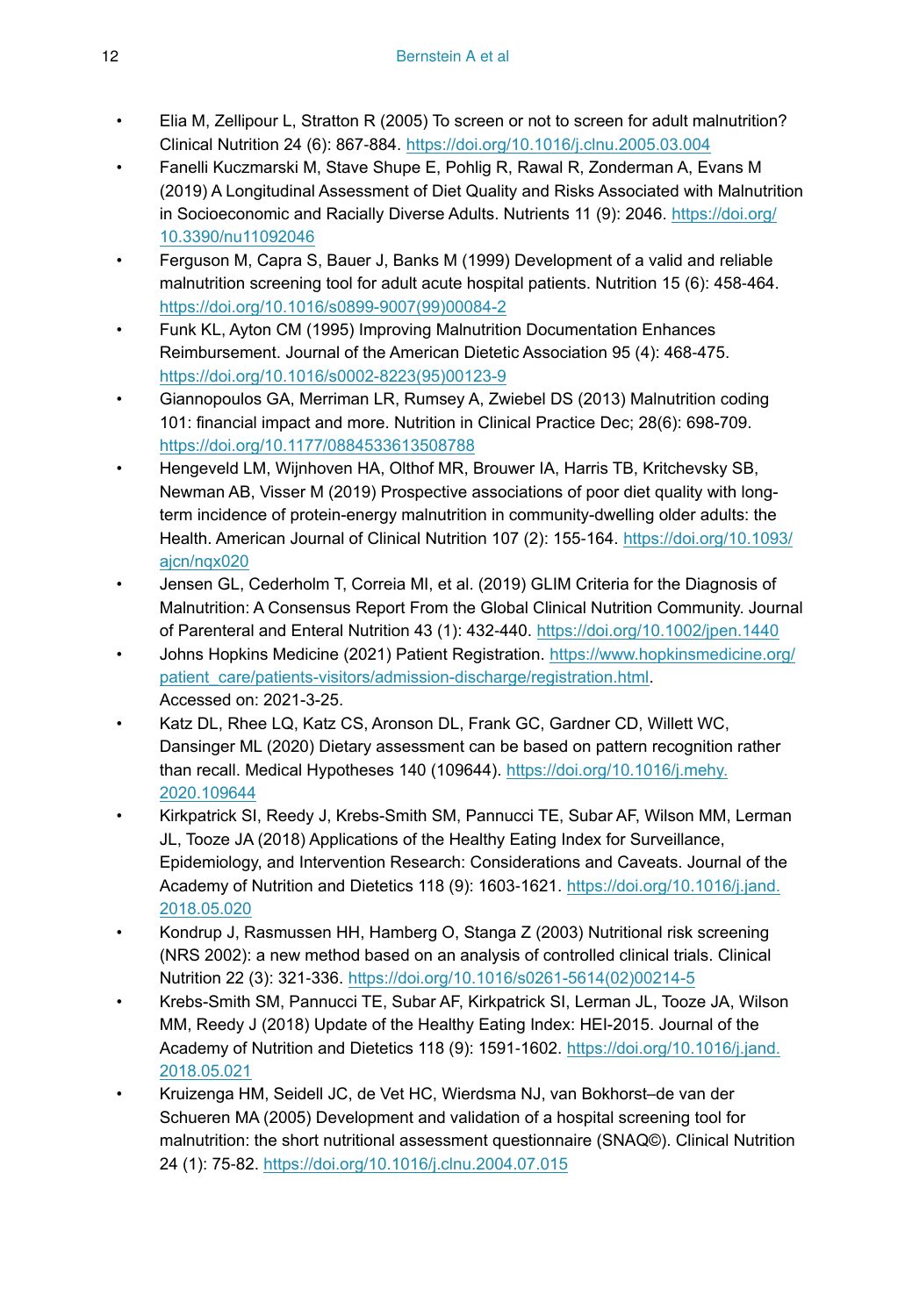- <span id="page-12-1"></span>• Lean M, Wiseman M (2008) Malnutrition in hospitals. The British Medical Journal 336 (7639): 290‑290. <https://doi.org/10.1136/bmj.39449.723090.80>
- <span id="page-12-10"></span>Mayo Clinic (2020) Prepare for your visit — Billing and insurance matters. [https://www.mayoclinic.org/patient-visitor-guide/billing-insurance/before-arrival/ patient](https://www.mayoclinic.org/patient-visitor-guide/billing-insurance/before-arrival/patient-checklist)[checklist](https://www.mayoclinic.org/patient-visitor-guide/billing-insurance/before-arrival/patient-checklist) Accessed on: 2021-3-25.
- <span id="page-12-2"></span>• Milne AC, Potter J, Vivanti A, Avenell A (2009) Protein and energy supplementation in elderly people at risk from malnutrition. Cochrane Database of Systematic Reviews (2). <https://doi.org/10.1002/14651858.CD003288.pub3>
- <span id="page-12-7"></span>• Morze J, Danielewicz A, Hoffmann G, Schwingshackl L (2020) Diet Quality as Assessed by the Healthy Eating Index, Alternate Healthy Eating Index, Dietary Approaches to Stop Hypertension Score, and Health Outcomes: A Second Update of a Systematic Review and Meta-Analysis of Cohort Studies. Journal of the Academy of Nutrition and Dietetics 120 (12): 1998‑2031. <https://doi.org/10.1016/j.jand.2020.08.076>
- <span id="page-12-5"></span>• Neelemaat F, Meijers J, Kruizenga H, van Ballegooijen H, van Bokhorst-de van der Schueren M (2011) Comparison of five malnutrition screening tools in one hospital inpatient sample. Journal of Clinical Nursing 20: 2144-2152. [https://doi.org/10.1111/j.](https://doi.org/10.1111/j.1365-2702.2010.03667.x) [1365-2702.2010.03667.x](https://doi.org/10.1111/j.1365-2702.2010.03667.x)
- <span id="page-12-4"></span>• Nestle Nutrition Institute (2021) A guide to completing the Mini Nutritional Assessment – Short Form (MNA®-SF). [https://www.mna-elderly.com/forms/mna\\_guide\\_english\\_sf.pdf.](https://www.mna-elderly.com/forms/mna_guide_english_sf.pdf) Accessed on: 2021-2-15.
- <span id="page-12-12"></span>• Patel V, Romano M, Corkins MR, et al. (2014) Nutrition Screening and Assessment in Hospitalized Patients: A Survey of Current Practice in the United States. Nutrition in Clinical Practice 29 (4): 483‑490. <https://doi.org/10.1177/0884533614535446>
- <span id="page-12-9"></span>• Reedy J, Lerman JL, Krebs-Smith SM, Kirkpatrick SI, Pannucci TE, Wilson MM, Subar AF, Kahle LL, Tooze JA (2018) Evaluation of the Healthy Eating Index-2015. Journal of the Academy of Nutrition and Dietetics 118 (9): 1622-1633. [https://doi.org/10.1016/](https://doi.org/10.1016/j.jand.2018.05.019) [j.jand.2018.05.019](https://doi.org/10.1016/j.jand.2018.05.019)
- <span id="page-12-11"></span>• Rothman K, Greenland S (1998) Modern Epidemiology, 2nd edition. Lippincott Williams & Wilkins, Philadelphia[. https://doi.org/10.1097/00001648-199805000-00019](https://doi.org/10.1097/00001648-199805000-00019)
- <span id="page-12-0"></span>• Sauer AC, Goates S, Malone A, Mogensen KM, Gewirtz G, Sulz I, Moick S, Laviano A, Hiesmayr M (2019) Prevalence of Malnutrition Risk and the Impact of Nutrition Risk on Hospital Outcomes: Results From nutritionDay in the U.S. Journal of Parenteral and Enteral Nutrition 43 (7): 918‑926.<https://doi.org/10.1002/jpen.1499>
- <span id="page-12-8"></span>• Scrafford CG, Bi X, Multani JK, Murphy MM, Schmier JK, Barraj LM (2018) Health Economic Evaluation Modeling Shows Potential Health Care Cost Savings with Increased Conformance with Healthy Dietary Patterns among Adults in the United States. Journal of the Academy of Nutrition and Dietetics 119 (4): 599-616. <https://doi.org/10.1016/j.jand.2018.10.002>
- <span id="page-12-6"></span>• Skipper A, Coltman A, Tomesko J, Charney P, Porcari J, Piemonte T, Handu D, Cheng F (2020) Adult Malnutrition (Undernutrition) Screening: An Evidence Analysis Center Systematic Review. Journal of the Academy of Nutrition and Dietetics 120 (4): 669‑708. <https://doi.org/10.1016/j.jand.2019.09.010>
- <span id="page-12-3"></span>• Somanchi M, Tao X, Mullin GE (2011) The facilitated early enteral and dietary management effectiveness trial in hospitalized patients with malnutrition. Journal of Parenteral and Enteral Nutrition 35 (2): 209-216. [https://doi.org/10.1177/014860](https://doi.org/10.1177/0148607110392234) [7110392234](https://doi.org/10.1177/0148607110392234)